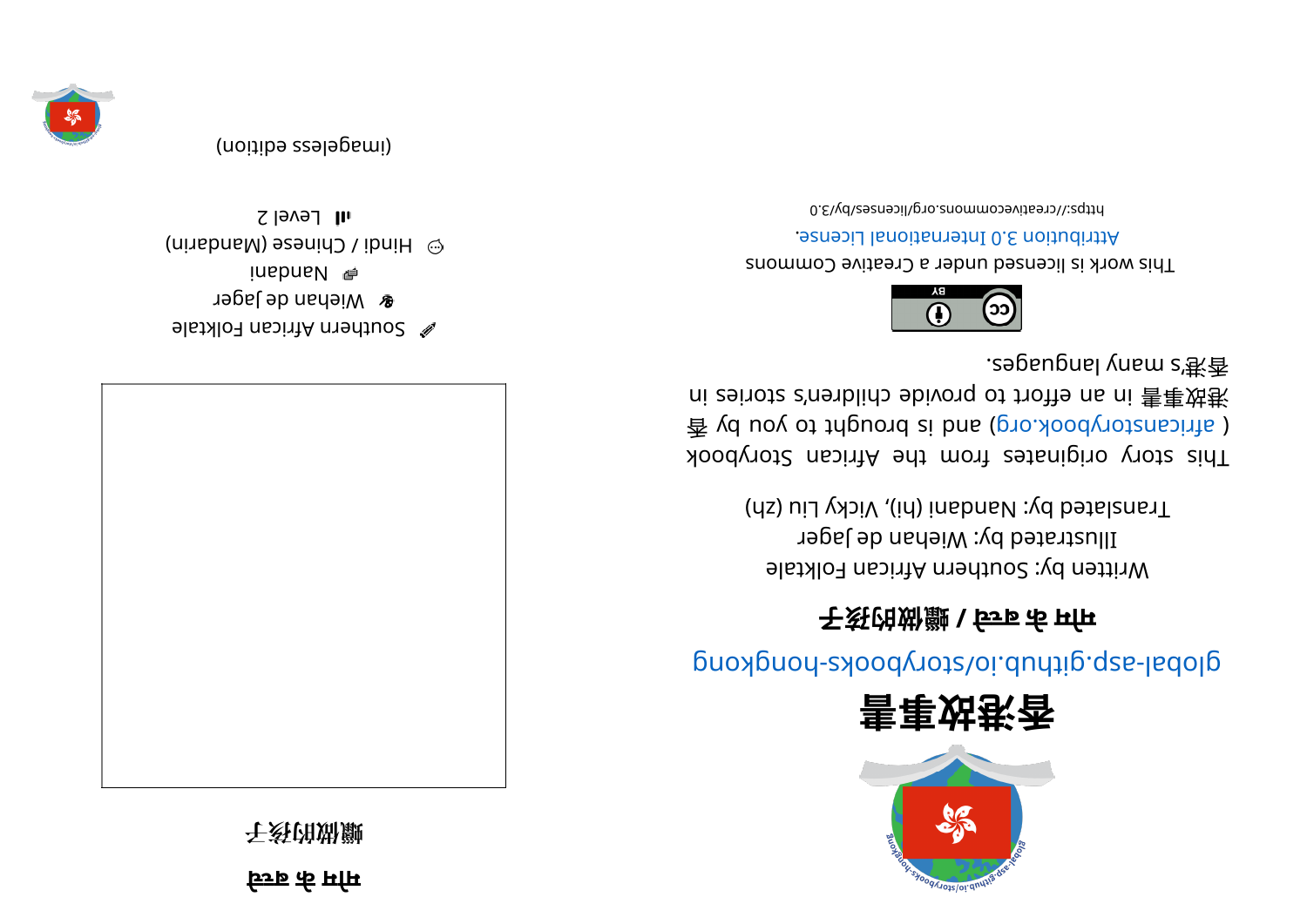

एक समय की बात है, एक बहुत ही खुशहाल परिवार था। • • •

很久很久以前,有一家人快樂地生活在一起。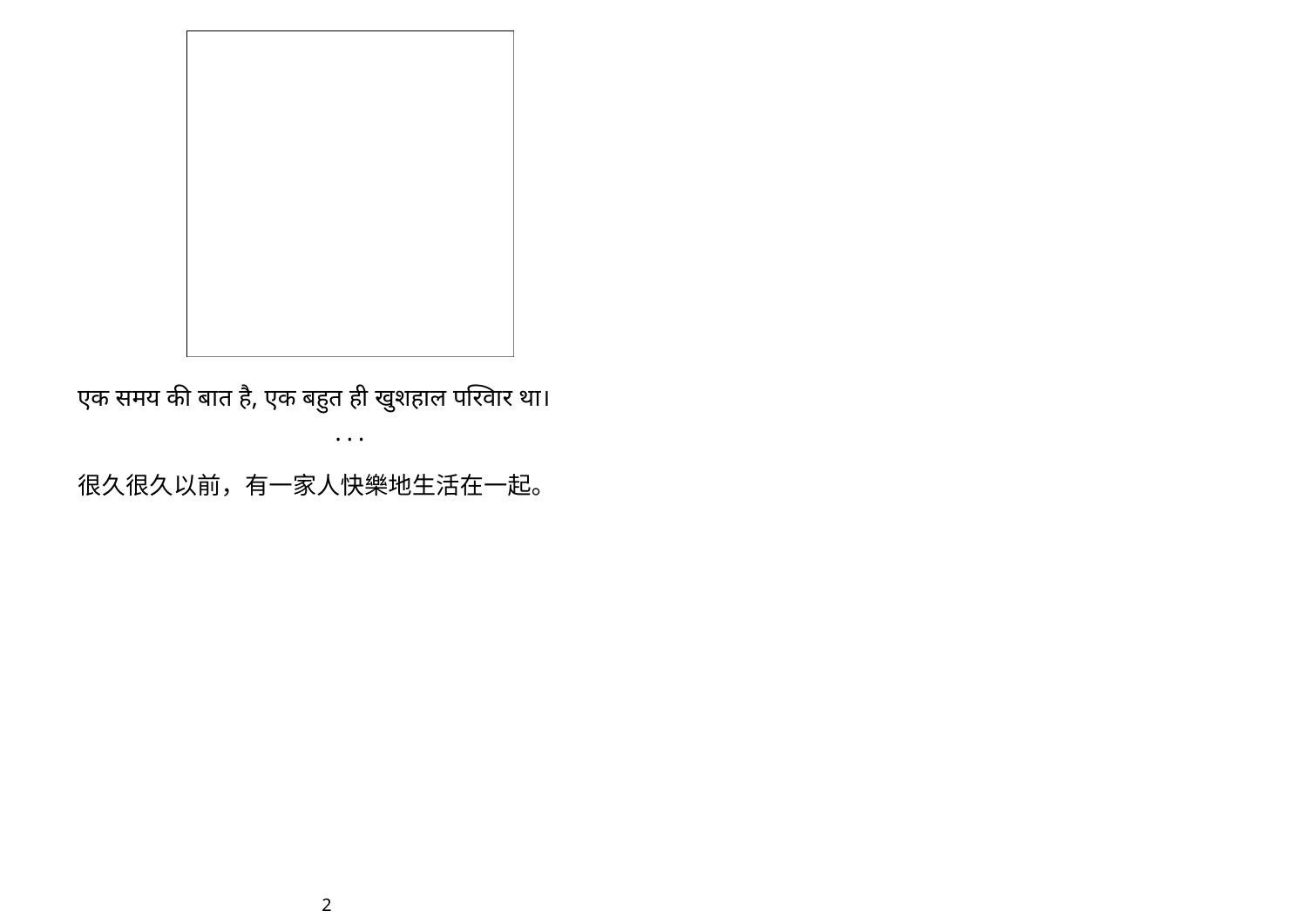हिया के से मिले और पर घे वे पर घे थे थे पर घे वोस्रेश कर पिये । थि क्रिक इञ्चम कि ाज्ञी-ाज्ञाम

• • •

農幹,務家做媽媽爸爸助幫還,架打不來從們⼦孩 。活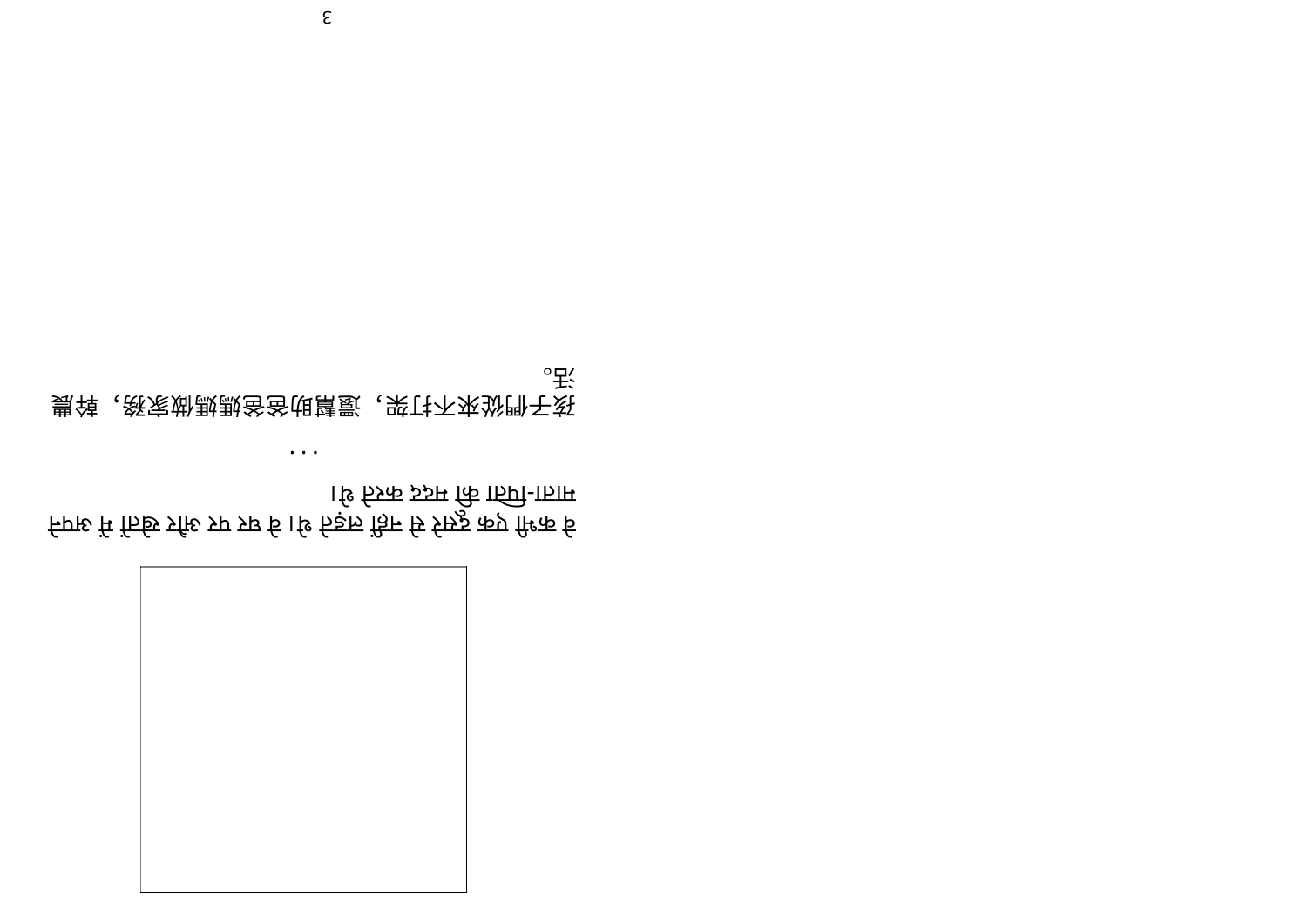

 $\ddotsc$  .

पर उन्हें आग के पास जाने की अनुमति नहीं थी।

但是他們不能靠近火焰。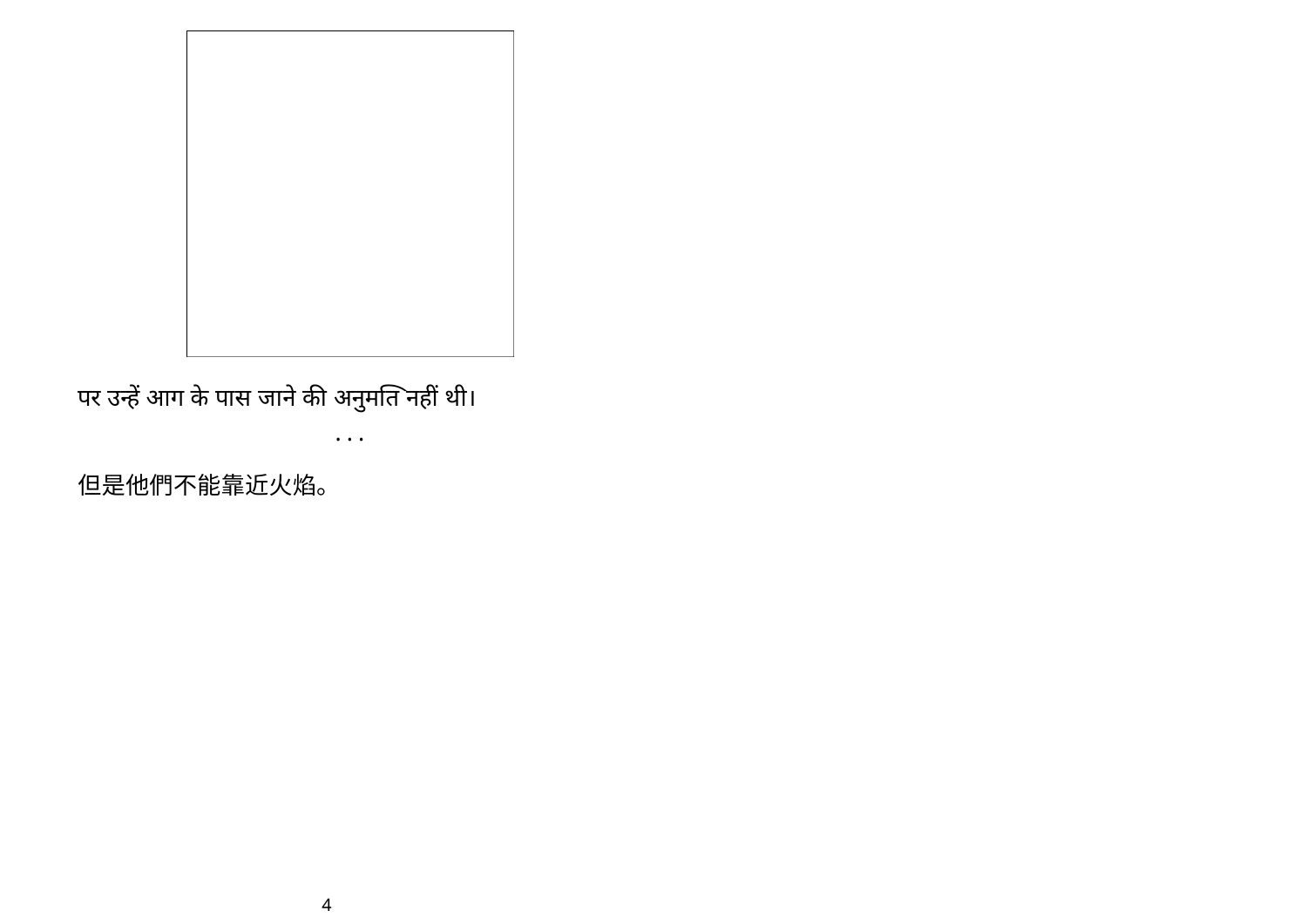

1& एड्ड f-क्र रि मांम र्ट कीॉफ़्रि ,ि 55क में FJS मारु 151ए 1FPI& र्ट

 $\bullet\hspace{0.4mm}\bullet\hspace{0.4mm}\bullet\hspace{0.4mm}\bullet$ 

![油对 

> l TPT उ़हा गरुठ्ठ गठाग में मिश्टि कि ज़रूप ज़रु (गरुक्ति के रोशनी में गाता हुआ उड़

 $\bullet\hspace{0.4mm}\bullet\hspace{0.4mm}\bullet\hspace{0.4mm}\bullet$ 

。下去统, 、漲菩即光昜菩驳卧, 、下來违书剝太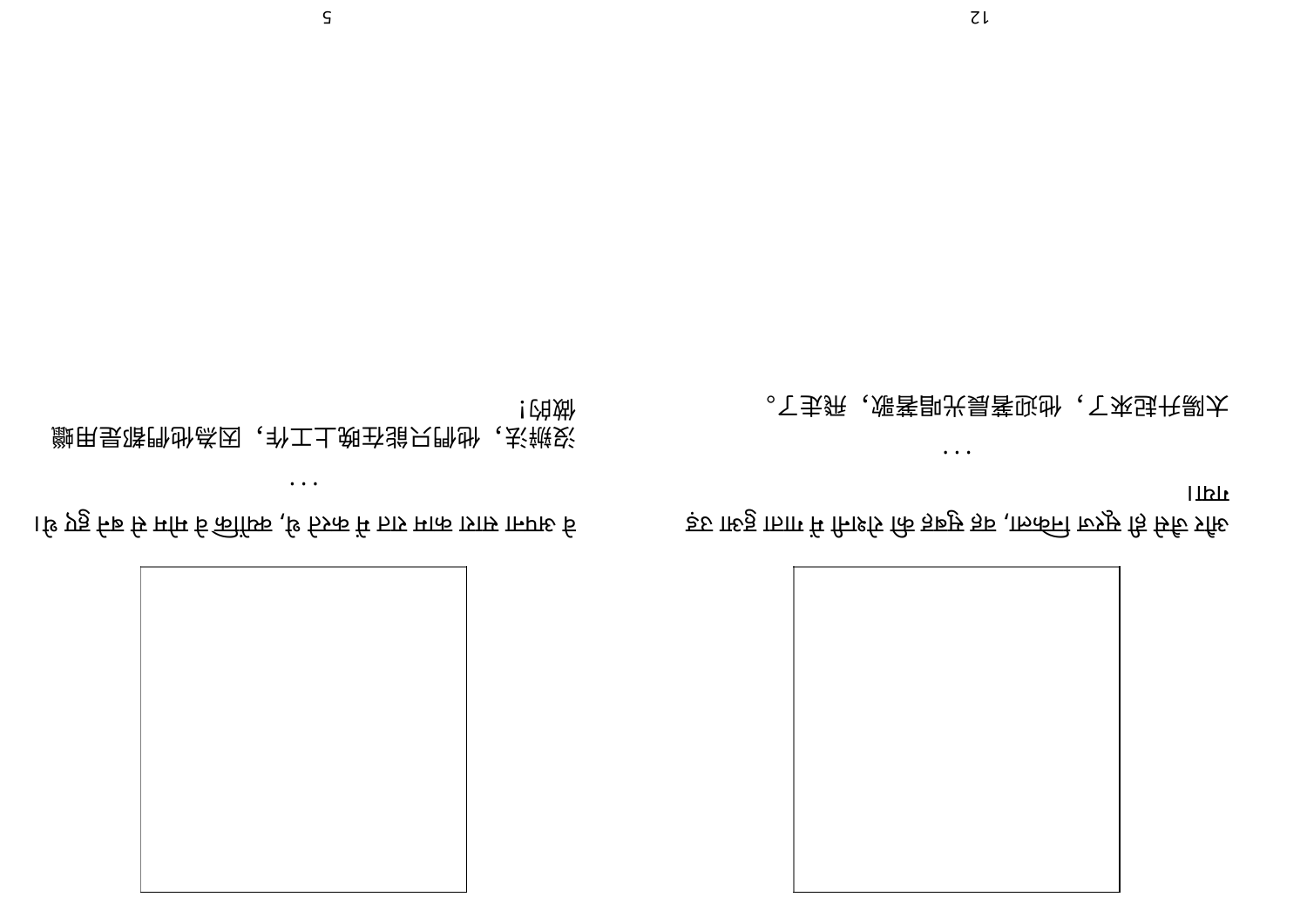लेकिन उन में से एक लड़के की सूरज की रोशनी में जाने की इच्छा थी।

• • •

但是其中一個男孩非常想出門,他想走到太陽底下 看看。

र्वे अपने चिड़िया बने भाई को एक ऊंचे पहाड़ पर ले गए।

• • •

他們把變成鳥的兄弟帶到了一座高山上。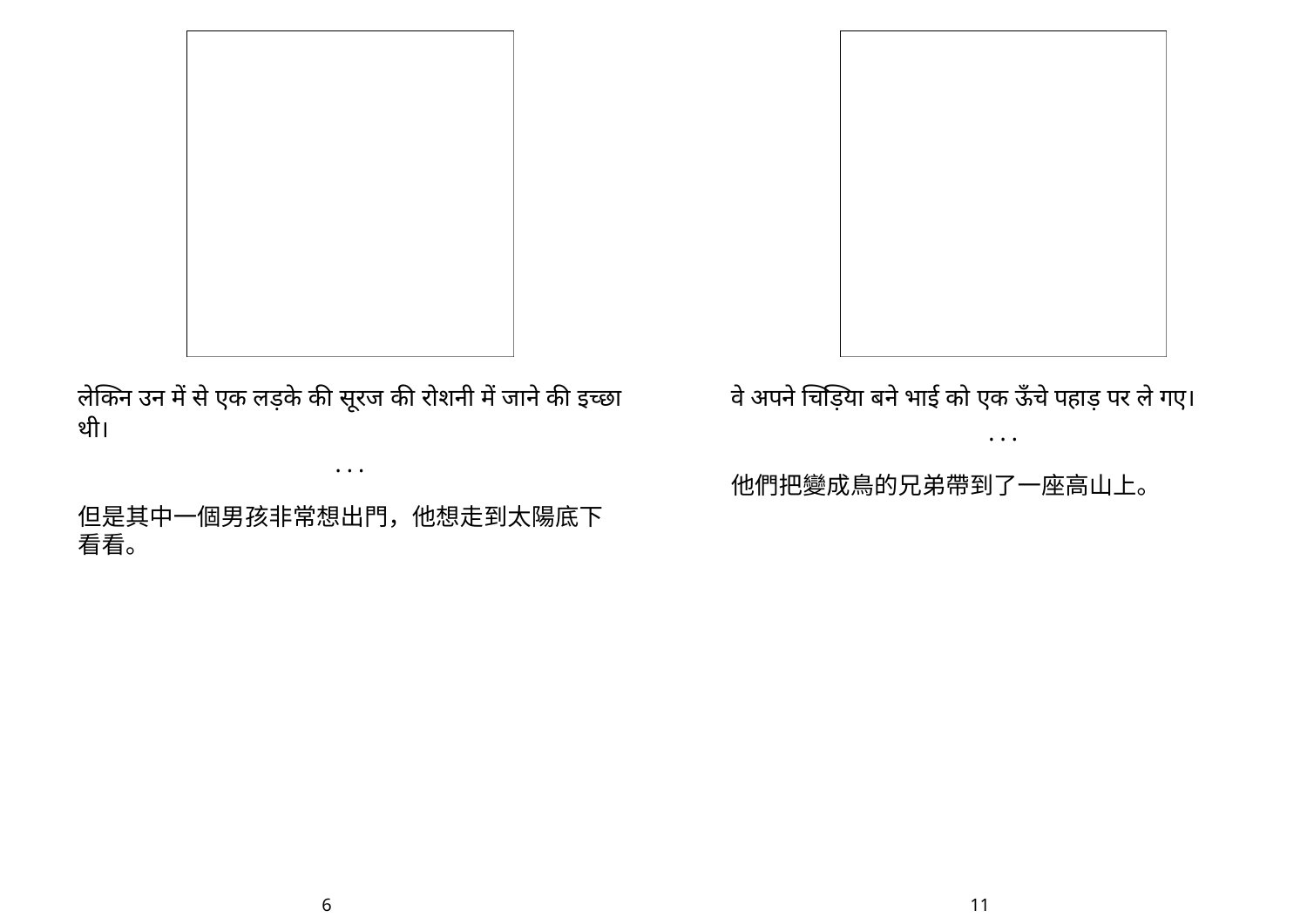

ार्ष्ड्रानि कप्न कि ममि म्रूट निक्ति । ईानब ानार्लाय कप्न निक्ति प्रग ।ार्ष्ट्री ई प्रारूारु कि

捏塊蠟的化熔把們他:意主好個⼀了出想們他是但 。⿃隻⼀了成

• • •

• • • 告警們弟兄的他然雖。了烈強太望渴種這,天⼀有

…ि निर्वाहरि कि $_5$  नि

…… …… ……

फिंडाम की कर कि है है। खिड़ 151एर 5हुई कि नारु किमरु न्ज़ि कप्र

 $\mathcal{L}$